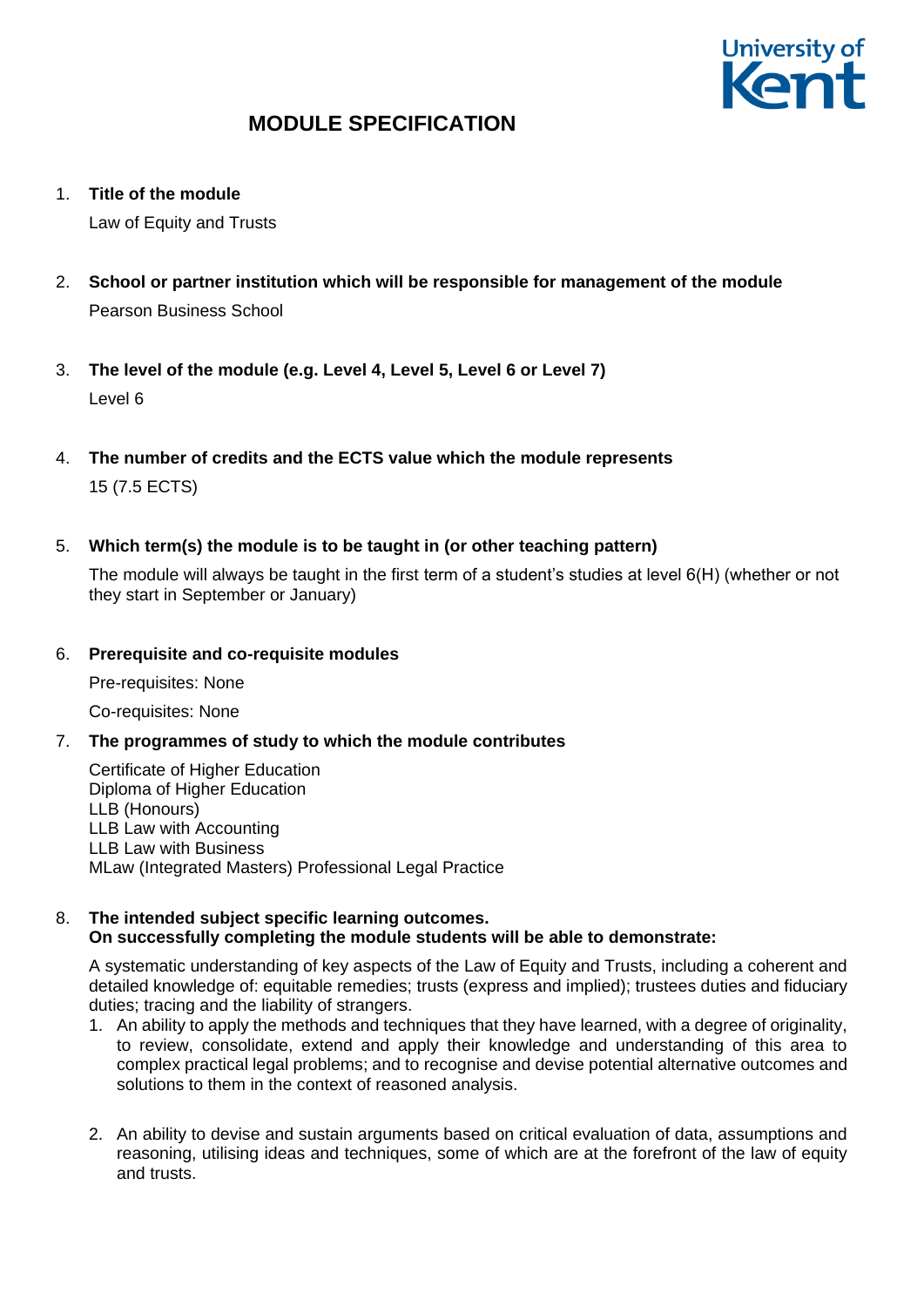

- 3. An ability to use complex legal terminology in this area correctly and utilise accepted methods of referencing and citation.
- 4. An ability to critically evaluate the efficacy of current legal arrangements within the law of equity and trusts, notably with regard to the issue of rights to the family home, in the light of the social, economic, political, historical, philosophical, ethical, and cultural context in which the law operates.

## 9. **The intended generic learning outcomes**

### **On successfully completing the module students will be able to**

1. An ability to use the English language accurately and reliably.

2. An ability to communicate the results of their study accurately and effectively, with structured and coherent arguments, to specialist and non-specialist audiences.

3. An ability to evaluate complex mathematical data with a view to deriving appropriate conclusions e.g. in relation to the remedies available.

### 10. **A synopsis of the curriculum**

The aim of this module is to give students a practical introduction to the law of Equity and Trusts as it operates in a commercial context. The module will give students an understanding of how the law of trusts is relevant to businesses, how it may affect them as business people (whether as customers or suppliers), and what they need to do in order to operate effectively in the commercial world. This will involve an appreciation of when trust considerations typically arise; the rights and duties attached to them, the consequences of breach and the types of claim which may be made and against whom. By looking at a variety of business scenarios students will be able to apply this knowledge to enable them to anticipate, deal effectively with or even avoid potential legal problems.

The module will also give students an appreciation of the contribution made by equity to the remedies available in a legal claim and the likelihood of a particular remedy being granted in a given scenario. By the end of the module, learners should have a solid grounding in the essential principles of trusts law and equitable remedies, and a clear appreciation of how to apply these to practical business situations.

In the course of studying this module, students will cover the following key areas:

#### **Outline Syllabus**

- 1. Introduction to Equity and Trusts introducing the origins and nature of equity, the role of equitable remedies and the concept of the Trust, and how these can arise in a commercial context.
- 2. Express trusts looking in particular at the requirements for creating express trusts, including the three certainties, the related formalities, and all within the context of where express trusts may be relevant in a commercial context.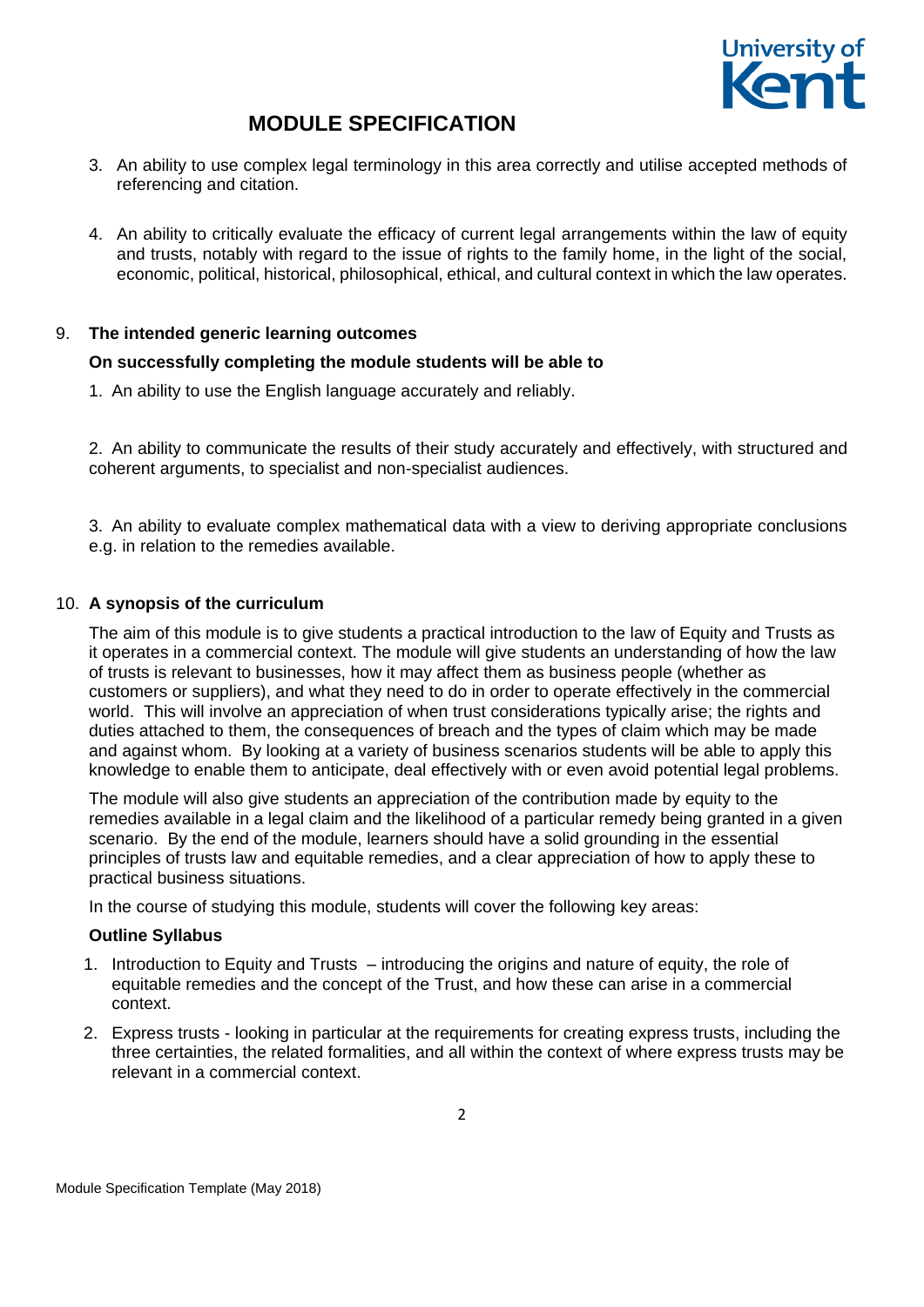

- 3. Implied trusts looking at the concept of implied trusts and how they can arise as resulting or constructive trusts, including the concept of the Quistclose Trust.
- 4. Purpose Trusts introducing the concept of a trust for a purpose, including charities.
- 5. Trustees' duties and fiduciary duties covering the specific duties owed by those who are deemed to be in a position of trust, and the overarching fiduciary duties owed by trustees to beneficiaries and company directors to shareholders; as well as the special rules on remuneration which apply to directors who are trustees.
- 6. The rights of beneficiaries and the beneficiary principle: including the nature of propriety rights of the beneficiary; Saunders and Vautier; and the distinction between purpose trusts and people trusts.
- 7. Equitable Remedies including the nature of an equitable remedy as opposed to common law claims for damages; the tests to be satisfied in a claim for specific performance and an interim mandatory injunction (plus associated defences); as well as the wider range of potential injunctions (such as search orders or freezing orders) and tracing.

Breach of trust and fiduciary duty – covering the extent and measure of personal liability of those who breach duty for their own acts and acts of their co-trustees; plus relief from liability and defences.

## 11. **Reading List (Indicative list, current at time of publication. Reading lists will be published annually)**

All textbooks and practitioner materials will be updated annually. Textbooks will be held in the latest edition and older editions will be withdrawn.

|                        | Title, author, publisher                                                                                                                                                                        |
|------------------------|-------------------------------------------------------------------------------------------------------------------------------------------------------------------------------------------------|
| <b>Core Text</b>       | Essentials of Equity & Trusts Law, Duddington, J, Pearson                                                                                                                                       |
| Recommended<br>Reading | Hayton & Mitchell: Text, Cases and Materials on the Law of Trusts and Equitable<br>Remedies, McFarlane, B & Mitchell, C, Sweet & Maxwell<br>Understanding Equity & Trusts, Hudson, A, Routledge |

## 12. **Learning and Teaching methods**

This module *will be taught by means of a 1 hour lecture and 2 hour seminar for ten weeks*.

**The lecture** is designed to: provide an overall context and explanation of the particular topic within contract law, drawing out links to past and future areas of study; explain how the law developed and evolved to its present state, highlighting where relevant any social, economic and philosophical issues which have influenced its development; and set out critiques of the relevant area of law's efficacy in accomplishing the goals it is supposed to further, where appropriate.

Lectures may be viewed live or online. Students may ask questions, in real time if attending live or via electronic means if listening and watching online. It is envisaged that students will have completed introductory reading prior to experiencing the lecture.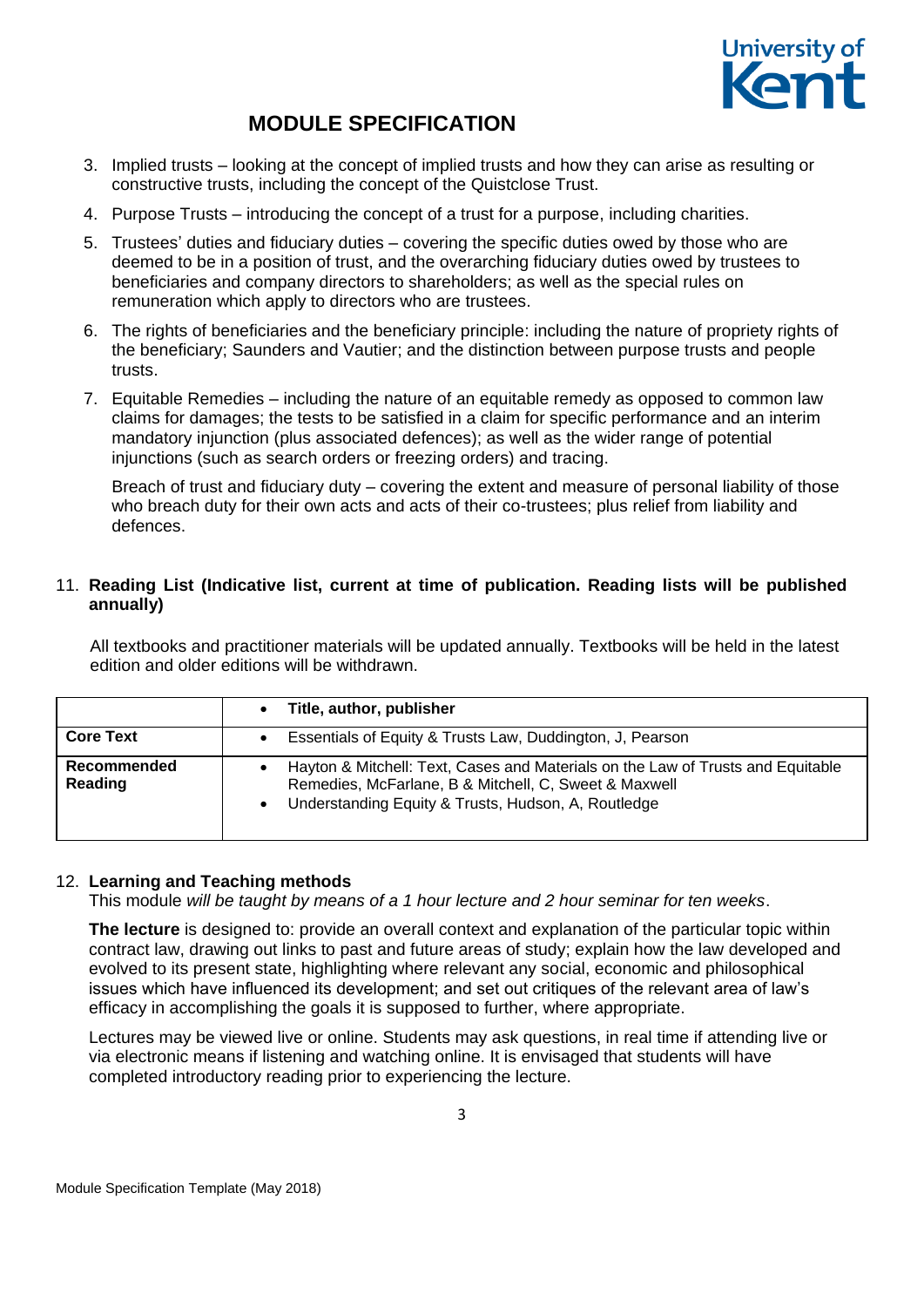

**The seminar** is the forum in which students will typically contextualise their independent reading and study, alongside their learning from the lecture, in the context of realistic problem scenarios requiring the application of relevant law to factual disputes. Tutors will use a variety of techniques and pedagogic approaches in seminar delivery, including: tutor led discussion; group / team work; targeted and open questions; moots; debates; presentations (individual and group).

| Activity                                                     | Notional Hours of Study        |
|--------------------------------------------------------------|--------------------------------|
| Lectures                                                     | 12 (10+2 revision<br>lectures) |
| Independent lecture preparation                              | 20                             |
| <b>Seminars</b>                                              | 20                             |
| Independent seminar preparation                              | 50                             |
| Group preparation (including use of online discussion forum) | 10                             |
| Assessment preparation and completion                        | $38(35+3)$                     |
| Total                                                        | 150                            |

## 13. **Assessment methods.**

This module will be assessed in two parts comprising:

Part A - objective testing of 1.5 hours duration (50%);

Part B - a more traditional exam of 1.5 hours duration, in which students will be required to answer 2 questions from a choice of 5 (50%).

Since the learning outcomes tested by each part overlap (see further detail below) an overall pass of 40% will be sufficient to pass the assessment.

## **Rationale**

1

This methodology reflects two key objectives: firstly, and most importantly, to assess that the learning outcomes set out above have been achieved by the students. Secondly, to align our assessment regime with that proposed by the Solicitors Regulation Authority for the new Solicitors Qualifying Exam.

According to the SRA's recent consultation paper, this assessment will use "Objective testing" to assess "Functioning legal knowledge", with the former defined as requiring "… a candidate to choose or provide a response to questions whose correct answer is predetermined. This might include multiple choice questions, matching questions, assertion/ reason questions or single best answer." They further state that "All assessments will be computer-based and will take place in timed conditions at secure assessment centres."<sup>1</sup>

It is clear that the SRA does not intend objective testing to be a matter of mere recall, noting that the aim is to assess "candidates' ability to draw on sufficient knowledge to practise effectively" and "the

<sup>1</sup> Consultation, Training for Tomorrow: assessing competence 7 December 2015 at page 58, available at: http://www.sra.org.uk/sra/consultations/t4t-assessing-competence.page#download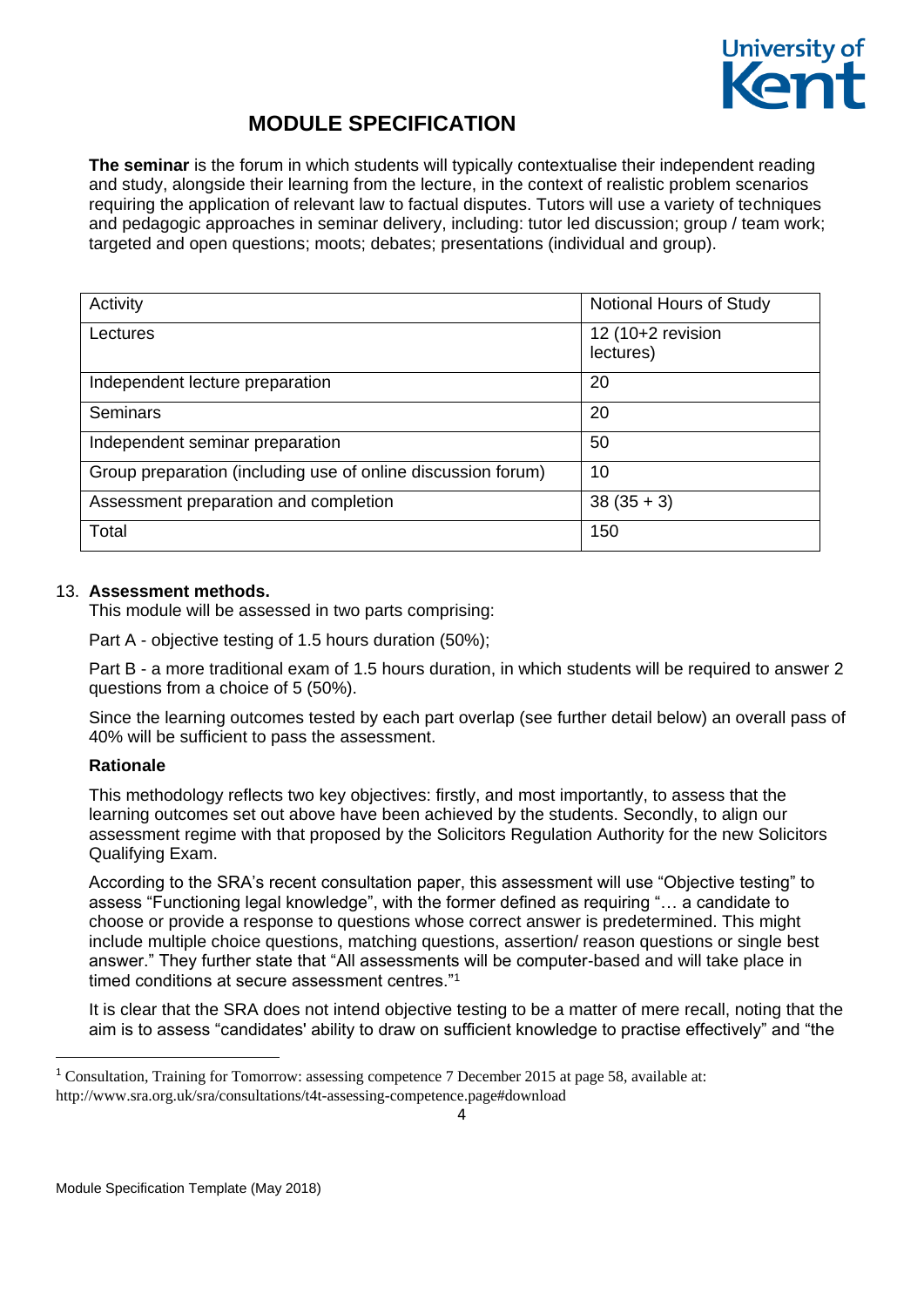

application of knowledge and legal processes…Questions will require candidates to identify relevant legal principles and apply them to factual issues to produce a solution which addresses a client's needs."<sup>2</sup>

The proposed assessment methodology combining objective testing with more traditional long form answers to problems question, we feel will combine an assessment of the outcomes of the SQE test with the broader skills outcomes for the module.

13.2 Reassessment methods

| <b>Module</b><br>learning<br>outcome |                               | SS <sub>1</sub> | SS <sub>2</sub> | SS <sub>3</sub> | SS4     | SS <sub>5</sub> | GTS1    | GTS2    | GTS3    |
|--------------------------------------|-------------------------------|-----------------|-----------------|-----------------|---------|-----------------|---------|---------|---------|
| Learning/<br>teaching<br>method      | <b>Hours</b><br>allocate<br>d |                 | S               | S               |         |                 |         |         |         |
| <b>Private Study</b>                 | 108                           | X               |                 |                 | $\sf X$ | X               |         | X       |         |
| <b>Group Study</b>                   | 10                            |                 |                 |                 | $\sf X$ |                 |         |         | X       |
| Lecture                              | 12                            | X               |                 |                 |         | X               |         |         |         |
| <b>Seminar</b>                       | 20                            | X               | $\sf X$         | $\sf X$         | $\sf X$ | X               | $\sf X$ | $\sf X$ | $\sf X$ |
| <b>Assessment</b><br>method          |                               |                 |                 |                 |         |                 |         |         |         |
| Objective<br>testing                 |                               | X               | X               |                 | X       | X               |         |         | $\sf X$ |
| Examination                          |                               | X               | X               | $\sf X$         | X       |                 | X       | $\sf X$ | X       |

14. *Map of Module Learning Outcomes to Learning and Teaching Methods and methods of Assessment* 

## 15. **Inclusive module design**

The Collaborative Partner recognises and has embedded the expectations of current disability equality legislation, and supports students with a declared disability or special educational need in its teaching. Within this module we will make reasonable adjustments wherever necessary, including additional or substitute materials, teaching modes or assessment methods for students who have declared and discussed their learning support needs. Arrangements for students with declared disabilities will be made on an individual basis, in consultation with the Collaborative Partner's disability/dyslexia student support service, and specialist support will be provided where needed.

2 Ibid.

**.**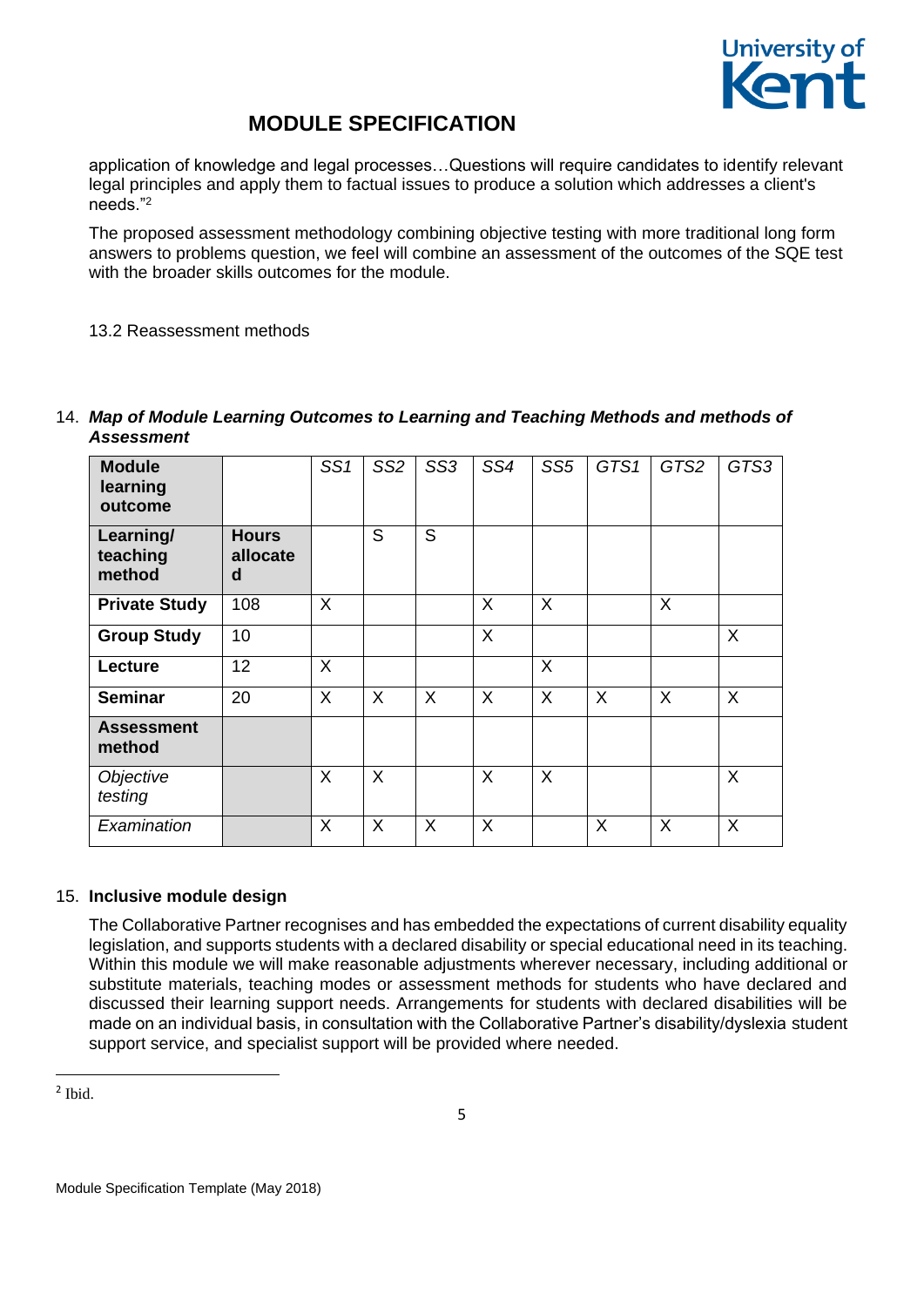

### 16. **Centre where module will be delivered:**

Pearson college London

#### 17. **Internationalisation**

All the modules on the MLaw/LLB programme incorporate an international dimension wherever and whenever appropriate. This includes specific areas, such as EU statutory provisions in Contract and Employment Law and Human Right issues in Constitutional and Criminal Law, alongside an all pervasive discussion of the affects of international law on English Law as a whole. In addition to the formal incorporation of international jurisprudence within the programme, the students are actively encouraged to participate in the numerous opportunities the College offers involving comparative analysis within the business world including: guest speakers, industry workshops, alumni events, etc. Specifically, the MLaw/LLB programme provides a number of opportunities for all law students to participate in educational visits to various international institutions within the legal environment including the EU (in Strasbourg, Brussels and Luxembourg), the International Court of Justice in the Hague and the Nuremberg Trials Court House. These trips are heavily subsidised by the college to ensure affordability and maximum participation.

### 18. **Partner College/Validated Institution:**

Pearson Business School, part of Pearson College

#### 19. **University School responsible for the programme:**

Kent Law School

#### **FACULTIES SUPPORT OFFICE USE ONLY**

#### **Revision record – all revisions must be recorded in the grid and full details of the change retained in the appropriate committee records.**

| Date approved<br>Maior/minor<br>revision | Start date of the delivery of<br>revised version | Section revised | Impacts PLOs (Q6&7<br>cover<br>sheet) |
|------------------------------------------|--------------------------------------------------|-----------------|---------------------------------------|
|------------------------------------------|--------------------------------------------------|-----------------|---------------------------------------|